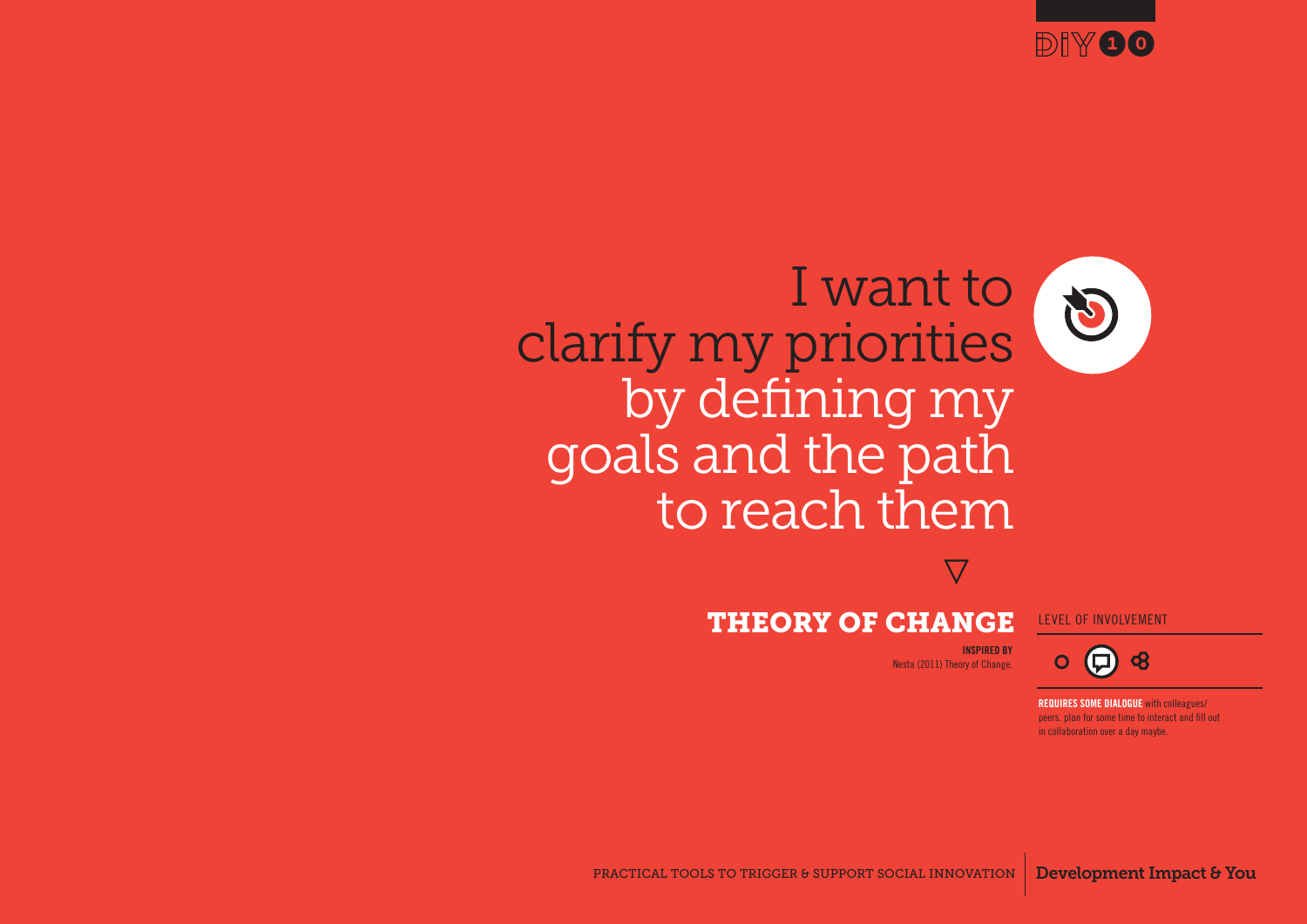$\bigcirc$  DIW THEORY OF CHANGE

# What is it & why should I do it?

Setting up a **Theory of Change** is like making a roadmap that outlines the steps by which you plan to achieve your goal. It helps you define whether your work is contributing towards achieving the impact you envision, and if there is another way that you need to consider as well.

link and relate to each other. The Theory of Change tool not only helps to clearly articulate and connect your work to your bigger goal, it also allows you to spot potential risks in your plan by sharing the underlying assumptions in each step. In large organisations, when there may be several projects running simultaneously, the Theory of Change helps to map these different projects first and then consider how they

> This tool can also aid in aligning team members to the larger end goal, and help them understand their role in achieving it.

## ? HOW TO USE IT

Start by noting down the main problem you want to solve, and also your long term vision on the change you want to accomplish. Then complete the other boxes, such as your key audience and your entry point to reach that audience. Try to be as specific as possible because it will help you to come up with more effective actions that you can take.

Work outwards from your defining problem, and towards your long-term impact. Write down the people that are most affected by the issue that you've identified and who you hope to help with your work – this could be a small community group or a large organisation. Then think about where to start your work, you may need to find a place, a person or a thing that will be your first port of call. Try to think of some practical steps that you can take to

make changes – like creating partnerships, or making tweaks to existing processes. Try to keep these as action-oriented as possible.

And finally, what would the immediate results or outcomes be? These could be tangible results that you can show to other people to clarify how your work is making a difference. List the key outcomes that your activity would lead to: these are the preconditions that you need to realise your vision.

As you fill each of the boxes in the worksheet, it is critical to also reflect on the key assumptions that underpin these steps in your work. This may help you to spot potential risks or connections between the different projects.